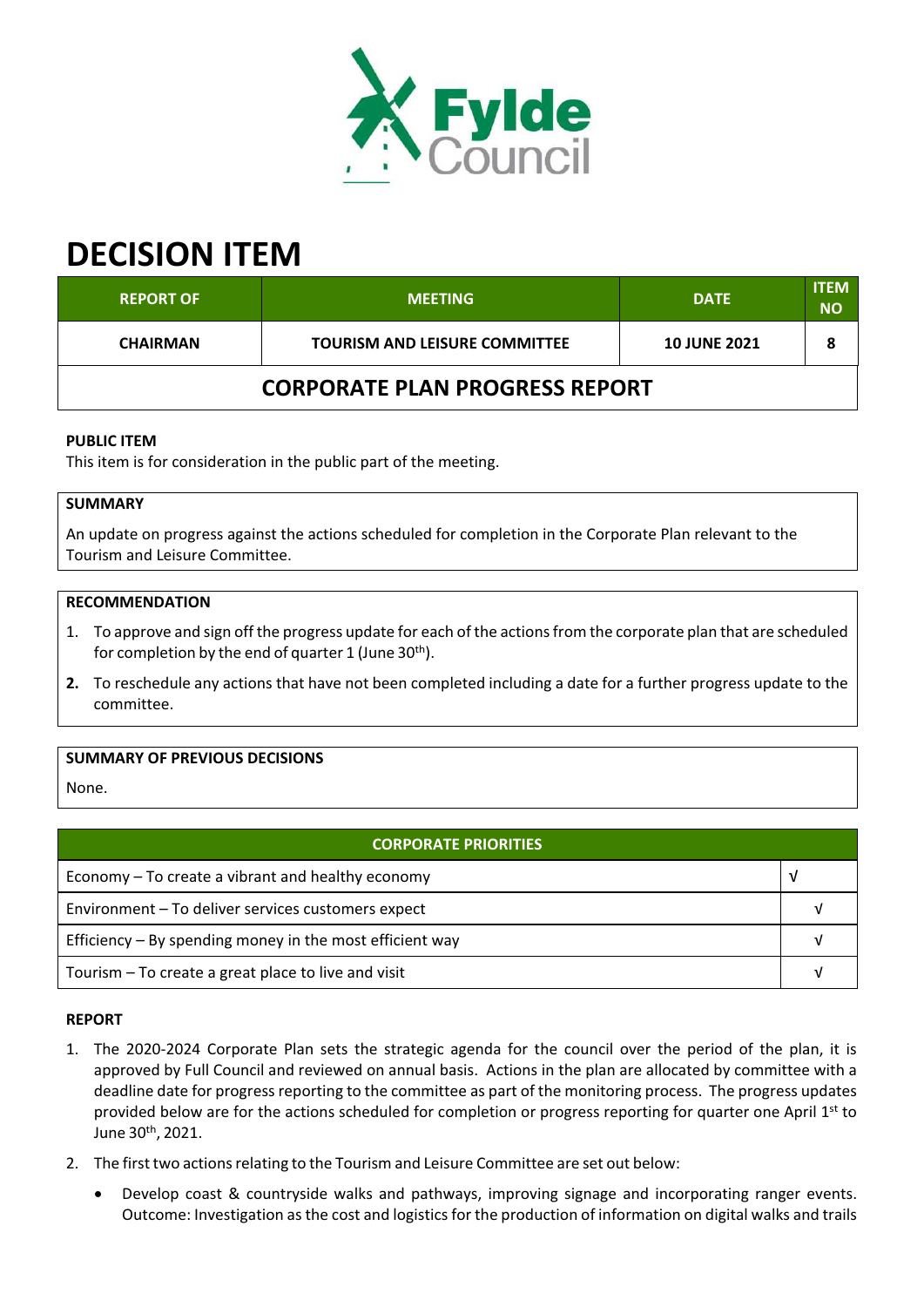Maintain our seaside award and work toward Blue Flag status. Outcome: Submission of annual Seaside Award application ‐ High Q 1 2021‐22 and thereafter annually. Consideration of submission of Blue Flag Beach Award application if applicable.

Progress/achievement of these actions are outlined below.

#### DEVELOP COAST & COUNTRYSIDE WALKS AND PATHWAYS, IMPROVING SIGNAGE AND INC. RANGER EVENTS

- 3. A series of rural Fylde walks has been developed based on a set of popular walks undertaken by the Ranger team. These walks cover many corners of Fylde and will be available as a PDF file which will be downloadable off the Discover Fylde website. There will also be a number of Wyre walks included into this programme. Wyre will include the Fylde walks into their library of walks. These will be ready to launch for July 2021.
- 4. Officers are investigating existing apps such as AllTrails with a view to make contact and include new Fylde walks, plus highlighting any existing Fylde that may already exist on established apps.
- 5. The Ranger team have restarted a scaled down small outdoor events programme. Guided walks are occurring, and a number of small, outdoor family activities are being planned for summer, linking with national environmental days.

## MAINTAIN OUR SEASIDE AWARD AND WORK TOWARD BLUE FLAG STATUS

#### SEASIDE AWARD

- 6. The Parks and Coastal Services team have successfully secured a national Seaside Award for St Annes Amenity Beach for the 7<sup>th</sup> consecutive year. The area of beach around St Annes Pier is one of 132 UK beaches to have been awarded the national quality mark, which recognises that the beaches are clean, safe and meet the highest environmental standards.
- 7. The Seaside Award is assessed and provided by the organisation Keep Britain Tidy, an environmental charity that works to eliminate littering, reduce waste and improve public space. To receive the award, applying Local Authorities need to complete a detailed, yearly application and demonstrate they fully comply with a range of water quality sampling and frequency requirements, stringent best environmental management practice and ensure public safety measures. The Seaside Award brand is promoted through flying the appropriate flag by the awarded beach and award certificates are placed within the appropriate coastal notice boards.

#### BLUE FLAG

- 8. At the meeting of the Tourism and Leisure Committee on 9 March 2017, the committee considered a decision item on the potential to gain Blue Flag Award accreditation for St. Annes North Beach and St. Annes Amenity Beach. A list of the Blue Flag Award criteria was included in the report with any improvement works listed against each requirement that would need to be fulfilled by the Council to achieve Blue Flag Award accred itation. The report also explained the need for 'Excellent' bathing water quality to achieve and retain Blue Flag status. Following the meeting, officers undertook a more detailed review of the Blue Flag Award criteria including an assessment of the two beaches against a total of the thirty award requirements. An assessment table was completed with actions and costings.
- 9. St. Annes Amenity Beach fulfils the Blue Flag Award criteria if it was to achieve 'Excellent' water quality. A future application will be particularly enhanced by the completion of the new beach entrance signs installation in June – July 2021. St. Annes North Beach does not currently fulfil the Blue Flag Award criteria as it does not have adequate level of facilities such as public toilets or seasonal dog controls on the amenity beach areas. The cost of installing public toilets on North Beach Car Park is estimated to be in the region of £140,000 dependant on the size and design of unit.
- 10. Defra's 2020 Bathing Water Classification results were released in November 2020 and St. Annes Amenity Beach obtained a 'Good' result and St. Annes North Beach obtained a 'Sufficient' result. The beaches are required to attain an 'Excellent' result to achieve a Blue Flag Award. Historically, St. Annes North Beach has achieved an 'Excellent' result once and St. Annes Amenity Beach has never achieved an 'Excellent' result. In consideration of these points, officers will prioritise their efforts towards a successful Blue Flag Award